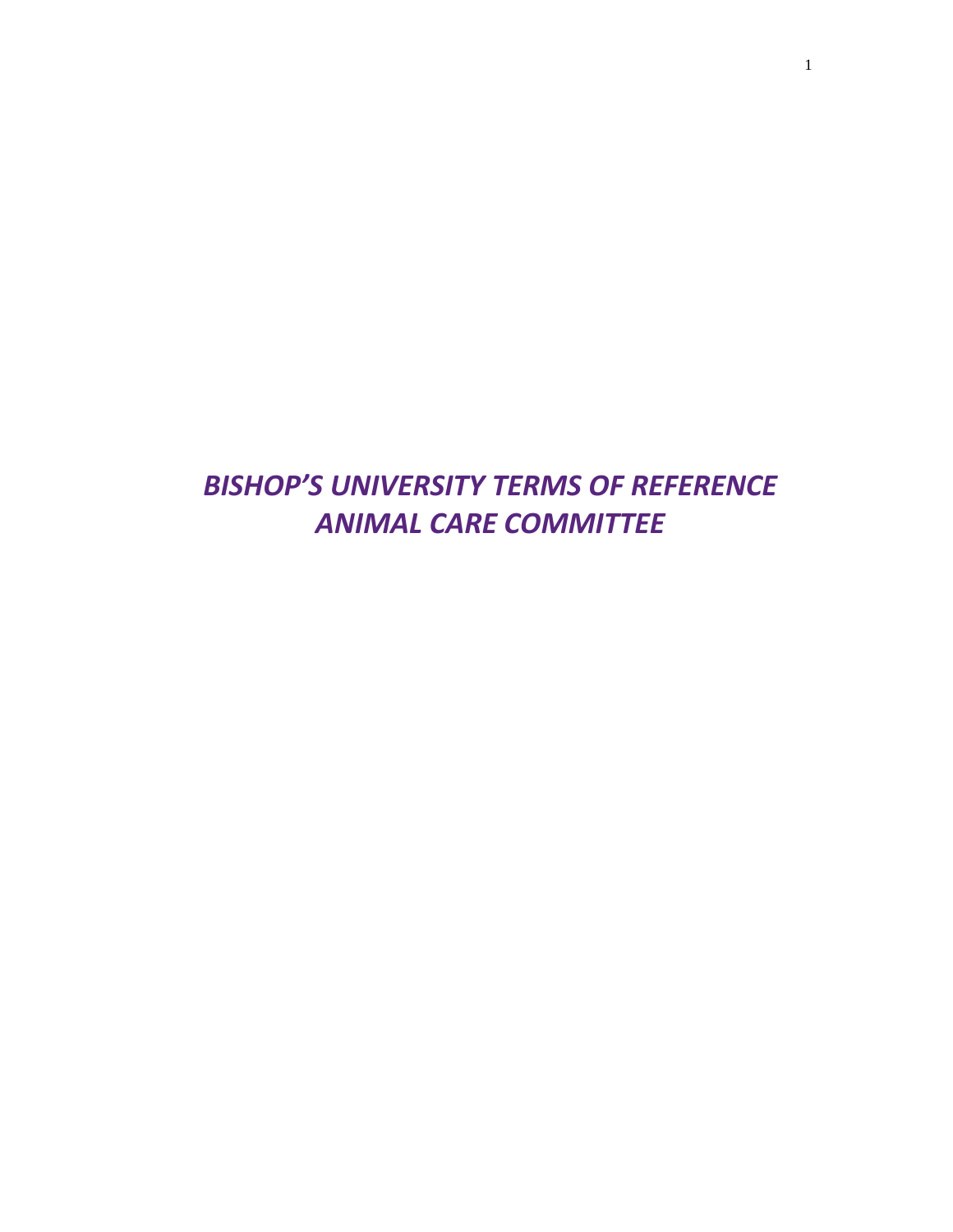# **TABLE OF CONTENTS**

| 1. Purpose                                             | 3  |
|--------------------------------------------------------|----|
| 2. Scope                                               | 3  |
| 3. Institutional Responsibility                        | 3  |
| 4. Animal Care Committee                               | 3  |
| 4.1 Mandate                                            | 3  |
| 4.2 Membership                                         | 4  |
| 4.3 Meetings                                           | 5  |
| 4.4 Authority                                          | 6  |
| 5. Responsibilities of the ACC                         | 6  |
| 6. Appendix: Review of a Protocol Involving Biohazards | 13 |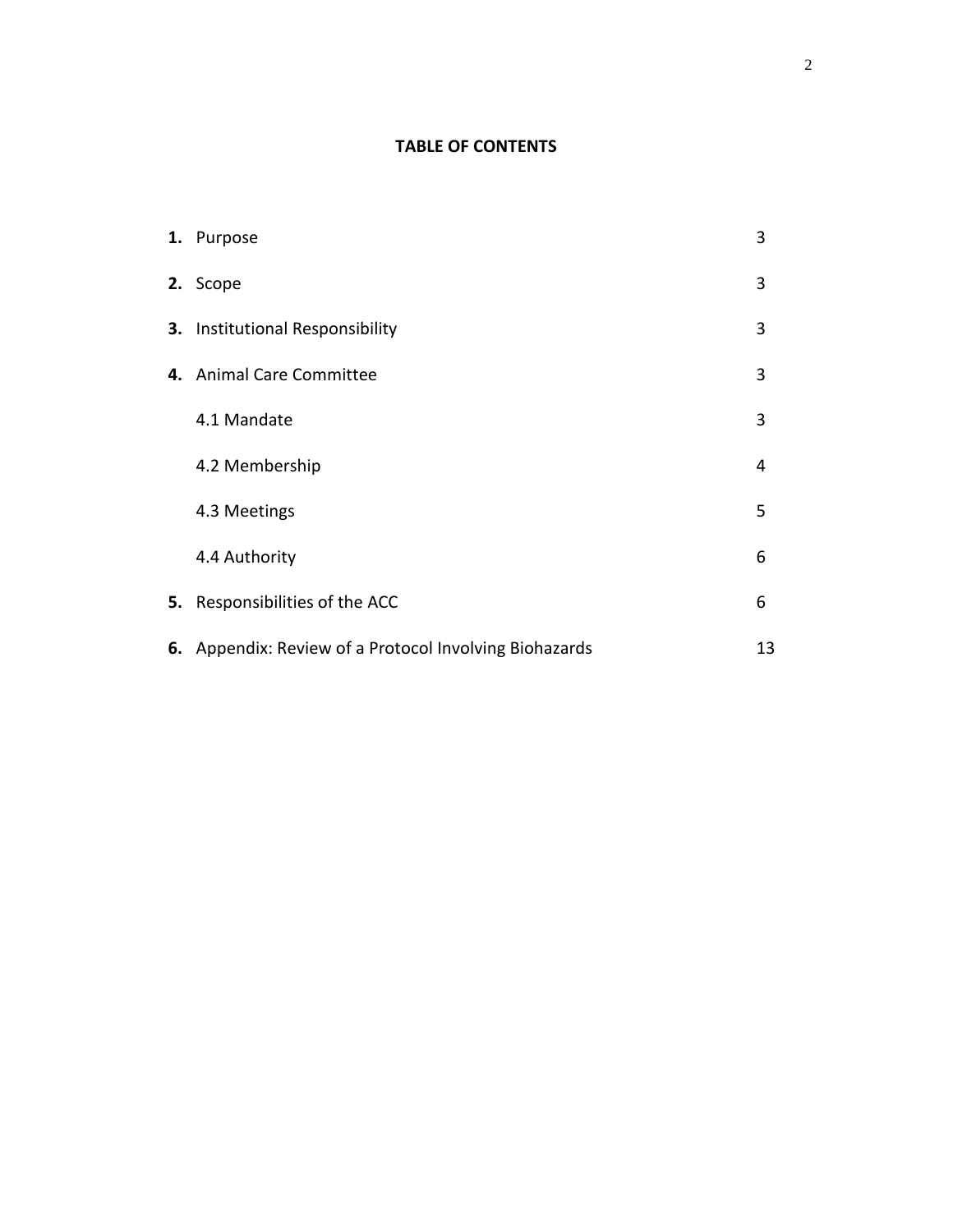# **1. PURPOSE**

The following document outlines the mandate, membership, responsibilities, and procedures of Bishop's University Animal Care Committee (ACC), in accordance with the *2006 Canadian Council on Animal* Care (CCAC), more specifically its *Terms of Reference for Animal Care Committees*.

# **2. SCOPE**

This document applies to all members of the University community including (but not necessarily confined to) faculty members (continuing, contract, visiting and adjunct), students, staff, research associates, postdoctoral fellows, and so on. It also applies to all administrative personnel who are responsible for the oversight of research/teaching or the delivery of research/teaching support involving animals. This policy applies whether research and teaching activities are funded or not as long as they involve animals; whatever the funding source is, and wherever the research/teaching activities are taking place.

# **3. INSTITUTIONAL RESPONSIBILITY**

The Vice-Principal Academic is responsible for ensuring that appropriate standards of animal use, as defined by the CCAC, are met through the implementation, dissemination, and updating of these Terms of Reference.

The ACC is responsible to, and reports directly to, the Vice-Principal Academic.

# **4. ANIMAL COMMITTEE**

### **4.1 Mandate**

The Animal Care Committee (ACC) has the mandate to develop, implement and maintain Bishop's University's animal care and use program, in accordance with these Terms of Reference and the CCAC policies and guidelines.

More specifically, the ACC is responsible for the review and approval of research and teaching protocols to ensure that all animal use within Bishop's jurisdiction is in compliance with institutional, municipal, federal and provincial regulations, and the guidelines of the [CCAC.](http://www.ccac.ca/)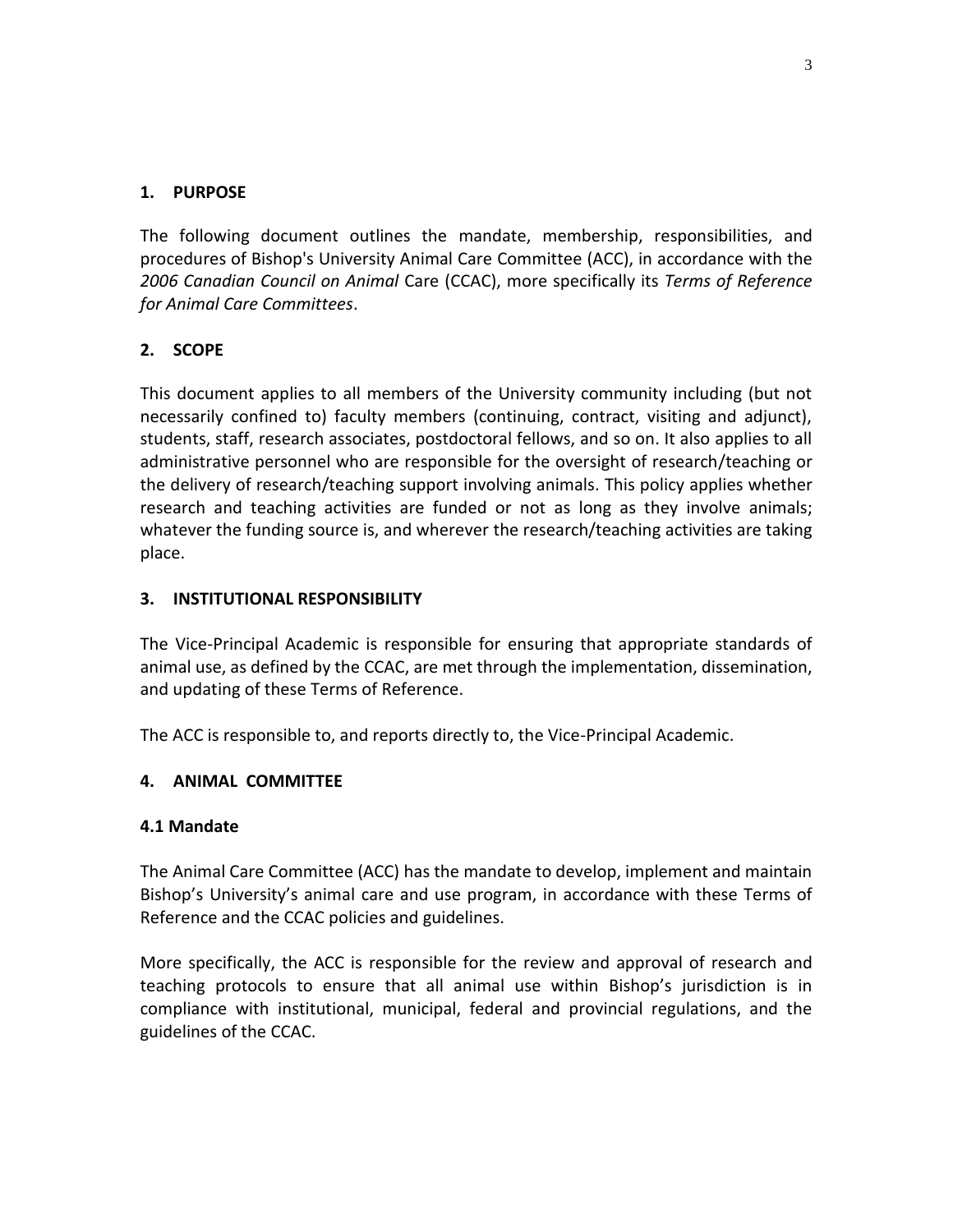#### **4.2 Membership**

The composition of the committee will include:

- One faculty member from a department using animals in either research or teaching at Bishop's. This individual is to be appointed by his or her department, and should be experienced in the use and care of animals used for research or teaching purposes;
- A veterinarian, preferably experienced in experimental animal care and use, appointed by the Vice-Principal Academic in consultation with the members of the ACBC;
- One community member representing community interests and concerns and who has had no affiliation with the institution nor any past involvement in animal use for research, teaching or testing;
- One institutional member who is not using animals in research or teaching but who is preferably competent in the field of ethics, shall be appointed by the Vice-Principal Academic in consultation with the ACBC;
- The biology technician who acts as the animal care manager employed by Bishop's University (*ex officio*);
- The health and safety coordinator who is responsible for biosafety on campus employed by Bishop's University (*ex officio*);
- A student representative selected by the Bishop's University Student Representative Council;
- A representative of the Bishop's University Research Office (*ex officio*);
- Other individuals if necessary.

Members of the ACC will be appointed for two-year terms. Faculty members, the community member, and the student representative may be renewed for a maximum of eight years in total while all other committee members may be renewed indefinitely.

The Chair of the ACC will be elected by consensus of the committee. This individual should not be involved in the management of any animal or containment facilities nor be the consulting veterinarian or medical representative for the institution. While it is preferable that this individual should not be involved in the preparation of a significant number of the protocols to be reviewed by the committee, due to the small pool of suitable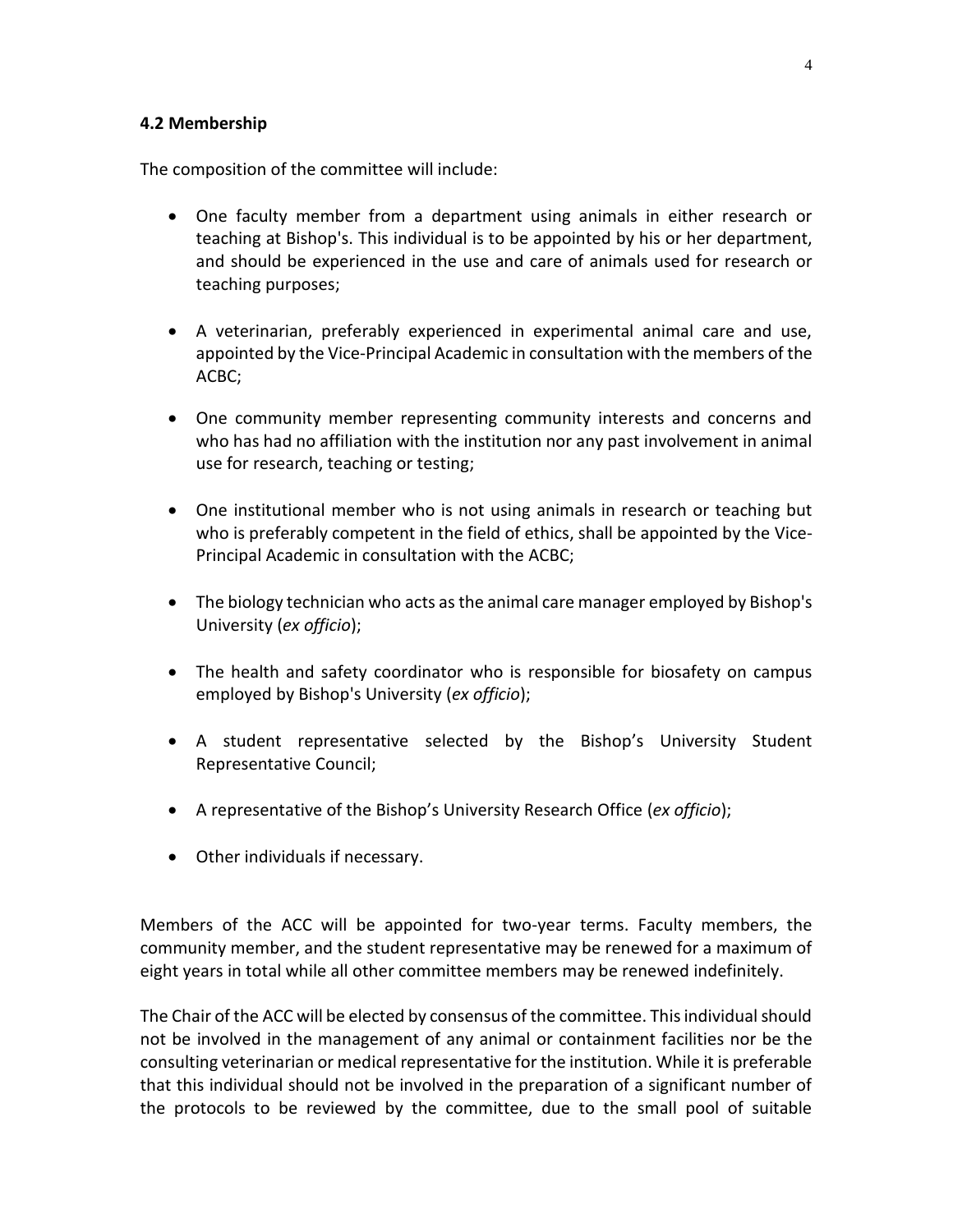candidates and the relatively few proposals reviewed each year, this should not preclude a suitable candidate from being selected. If the Chair of the committee has a protocol being reviewed by the committee, then the Chair must temporarily relinquish the position to another qualified committee member and leave the meeting while his/her proposal is being considered.

The representative of the Research Office will be the ACC Coordinator, will act as the Vice-Principal Academic's representative to the committee, will provide support to the ACC, and will maintain documentation of all ACC activities including all proposals, minutes of meetings, and correspondence between the committee and applicants

### **4.3 Meetings**

- **4.3.1** The ACC will meet at least twice per year and as often as necessary to fulfill its mandate.
- **4.3.2** To evaluate all protocols, a quorum of fifty percent plus one (50% + 1) of the ACBC membership must be present. When evaluating protocols involving animals, the community representative and the veterinarian must be present.
- **4.3.3** Minutes of ACC meetings detailing the ACC discussions and decisions must be written and forwarded to the Vice-Principal Academic.
- **4.3.4** The ACC will discuss and make decisions on protocols involving animals during full committee meetings, and should reach decisions by consensus whenever possible. However, when it is impossible to achieve such agreement, a proposal is approved by majority vote. Each member of the committee has one vote. A member of the committee whose submission, or that of his/her student, is to be considered must withdraw from the deliberations, and does not vote. Should interim approval of a protocol involving animals be necessary, the protocol must be reviewed by one faculty member on the ACC, the community member, and the veterinarian.
- **4.3.5** All documents received by the committee relating to a proposal are held in strict confidence and only released to others with the explicit permission of the applicant.

# **4.4 Authority**

**4.4.1** The ACC has the authority, on behalf of the Vice-Principal Academic to: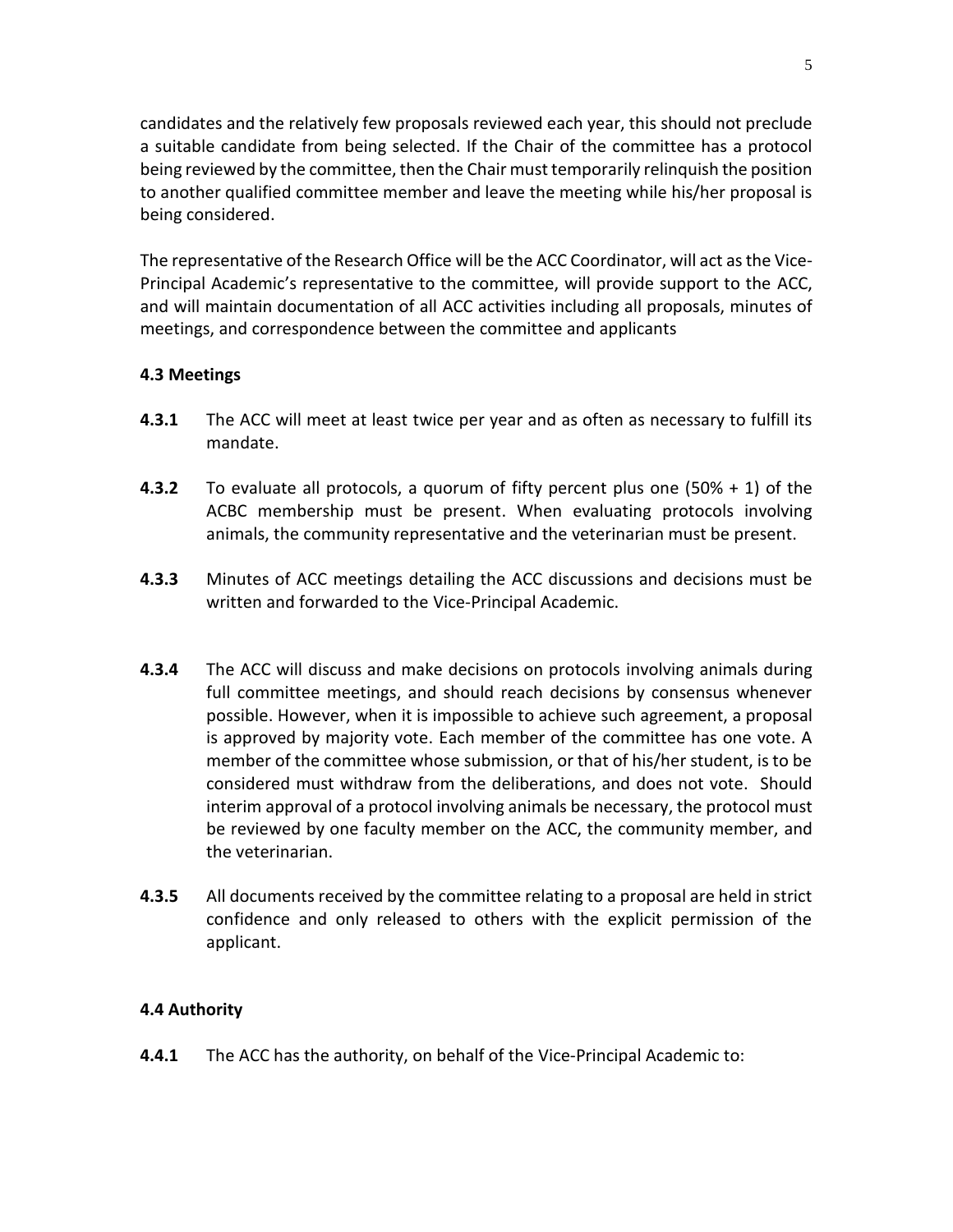- Stop any procedure if it considers that an animal is experiencing unnecessary distress or pain;
- Immediately stop any use of animals which deviates from the approved use, any non-approved procedure, or any procedure causing unforeseen pain or distress to animals;
- Have an animal humanely euthanized if pain or distress caused to the animal is not part of the approved protocol and cannot be alleviated;
- Ensure that researchers, faculty, and students hold the appropriate certification before conducting their research or teaching project;
- Ensure that no internal or external research funds directed towards a project that falls under the scope of the ACC are made available to researchers before the approval of their research project by the ACC.
- **4.4.2** The Chair of the ACC, the animal care manager, and the veterinarian must have access at all times to all areas where animals are to be held or used, and may call an immediate halt to any procedures found to be deviating from the accepted protocols, and bring these changes to the attention of the ACC.
- **4.4.3** The Chair of the ACC and the health and safety coordinator must have access at all times to all areas biohazards are to be held or used. Should deficiencies be observed, a detailed report should be drawn by the Chair of the ACC containing target dates for corrective actions and measures as well as for verification that these corrective measures have been put into place.

# **5. Responsibilities of the ACC**

- **5.1** Establish all procedures, guidelines, and forms related to animal use and care and biosafety in research and teaching at Bishop's University, in accordance with the CCAC.
- **5.2** Any project conducted by a representative of Bishop's University that is taking place at another institution (i.e. another university or private research lab), must be submitted with the appropriate ACC documentation by a representative of the parent institution to the ACC for approval.
- **4.5.3** Ensure that protocol authors submit to the ACC, by January 15 of each year, a completed *Report Form for Research Utilizing Animals*.
- **5.4** Ensure that protocol authors may request reconsideration of an ACC decision affecting a research project with animal use. Following a final negative decision by the ACC, a researcher has the right to appeal the decision within two weeks of the dated negative decision. The appellant must send an appeal letter to the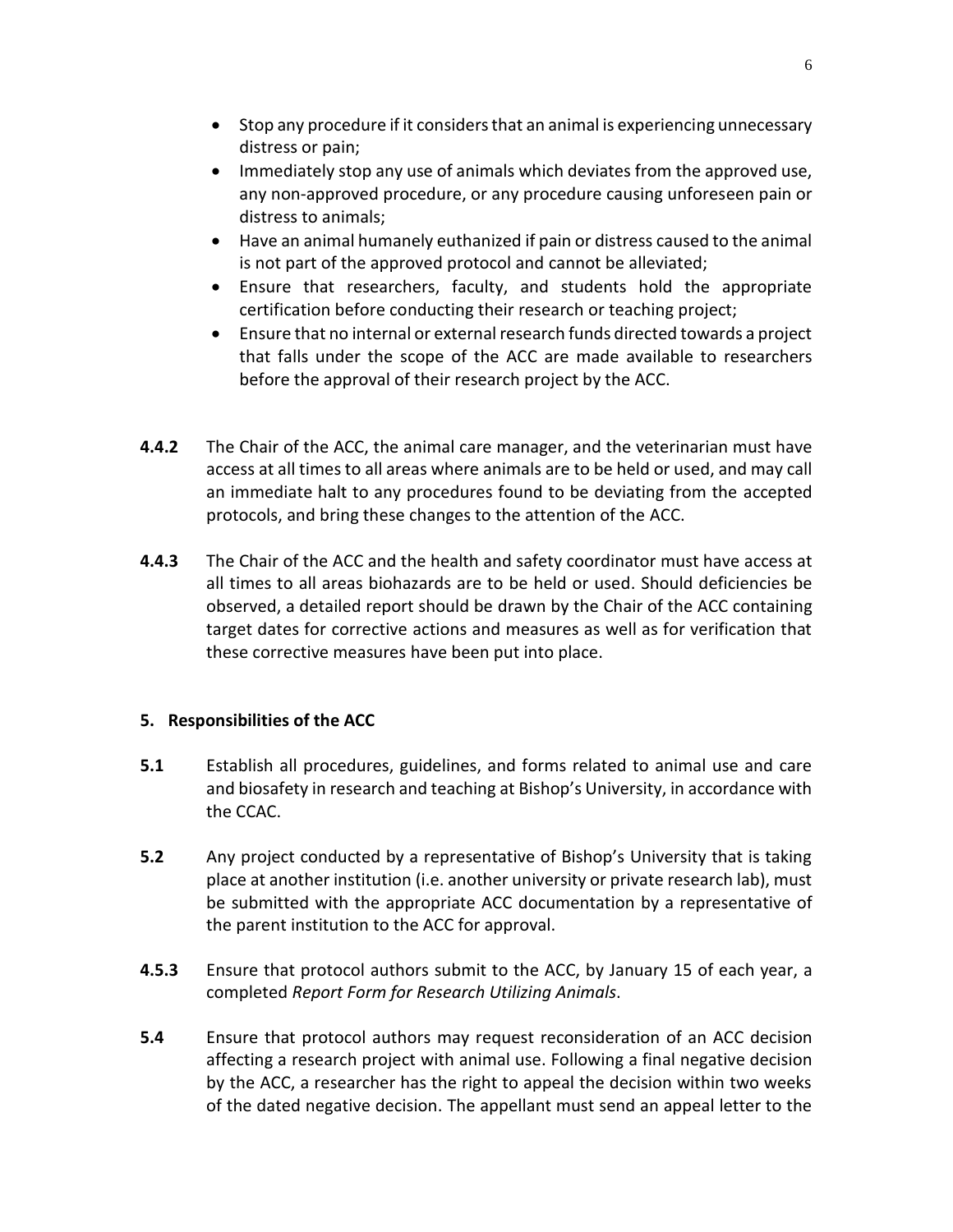Vice-Principal Academic or his/her representative (cc to the Chair of ACC and the Research Office). The Vice-Principal Academic is responsible for making the final decisions when a protocol author is dissatisfied with the results of the protocol review process. To ensure an appropriate expertise and a separate, fair and impartial process, the Vice-Principal Academic may refer the dossier to the *Université de Sherbrooke* using the following procedure:

- The Vice-Principal Academic will forward a complete file to the *Service d'appui à la recherche, à l'innovation et à la création de l'Université de Sherbrooke (SARIC)*. This file shall include: the appeal letter, the protocol submitted to the ACC, and the refusal letter from the ACC Chair;
- The *Service d'appui à la recherche, à l'innovation et à la création de l'Université de Sherbrooke* will forward the file to the appropriate committee or individual responsible for animal care. Any committee member sitting on both university committees should excuse himself/herself and be replaced to ensure that evaluation occurs independently from Bishop's University ACC;
- The review will be made by Université de Sherbrooke's Animal Care Committee within four weeks of receiving of the file. Its written recommendation will be forwarded to the SARIC ethics officer who will send it to the Vice-Principal Academic of Bishop's University.

In light of the recommendation of the Université de Sherbrooke's Animal Care Committee, the Vice-Principal Academic will take the final decision and inform the appellant, the Chair of ACC, and the Research Office.

- **5.5** The ACC must regularly review (at least every three years):
	- Its Terms of Reference to meet new CCAC policies or guidelines and changing needs within the institution, the scientific community, the animal welfare community and society as a whole, and expand its Terms of Reference to meet Bishop's requirements;
	- The measures ensuring the security of the animals and research facilities;
	- Its standard operating procedures and institutional animal care and use policies;
	- Its guidelines for monitoring animal care and experimental procedures. The persons responsible for monitoring animal health and welfare should be identified and the procedures carried out by the ACC to conduct monitoring should be established.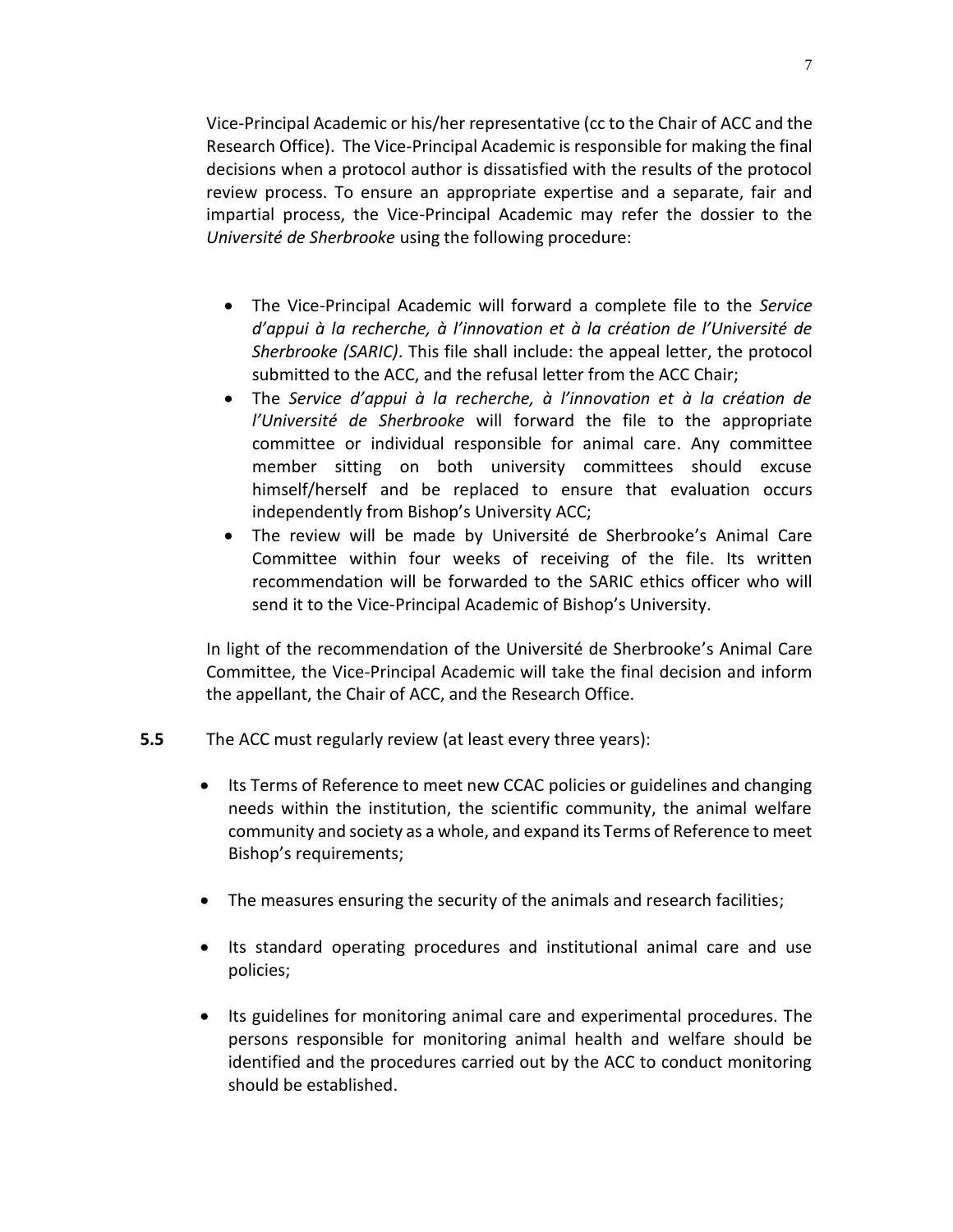- **5.6** Ensure that a crisis management program for the animal care (removed: and biohazards use) programs and for the animal (removed: /containment) facilities is in place, if applicable, in conjunction with Bishop's University crisis management plan.
- **5.7** Ensure that an independent peer review of scientific merit is carried out for all research projects before ethical review is done. If a review has not been carried out by an external peer review agency, the ACC will ask the Vice-Principal Academic or his/her representative to solicit reviews from two independent experts in a related field. The *ACC Peer Review Form* should be completed by each reviewer and returned to the Vice-Principal Academic or his representative. The reviews should be provided (without identifying the reviewers) to the protocol author. Any concerns or questions regarding the reviews should be addressed before the relevant information is sent to the ACC for ethical review.
- **5.8** Establish all procedures, guidelines, and forms related to animal use and care in research and teaching at Bishop's University, in accordance with the [CCAC](http://www.ccac.ca/) guidelines.
- **5.9** Ensure that all ACC members and animal users have the opportunity to become familiar with the ACC and CCAC policies and guidelines as well as federal, provincial or municipal statutes that may apply.
- **5.10** Ensure that all animal care and animal experimentation is conducted according to the CCAC guidelines and policies and to any federal, provincial and institutional regulations that may be in effect.
- **5.11** Ensure that no research, testing, field work or teaching activities involving animals be commenced without prior ACC approval of a written animal use protocol and that no animals be acquired or used before such approval.
- **5.12** Ensure that no animals be held for display or breeding purposes, or for eventual use in research, teaching or testing projects, without prior ACC approval of a written animal use protocol, except where current CCAC guidelines provide for exemptions.
- **5.13** Encourage the use of pilot studies with few animals when new approaches, methods or products are being tried, before approving new, large-scale protocols. Ensure that animal users report on the results of any pilot studies, no matter whether they wish to pursue the study immediately or not, in order to preserve important data on various approaches to animal-based studies, whether they work well or not.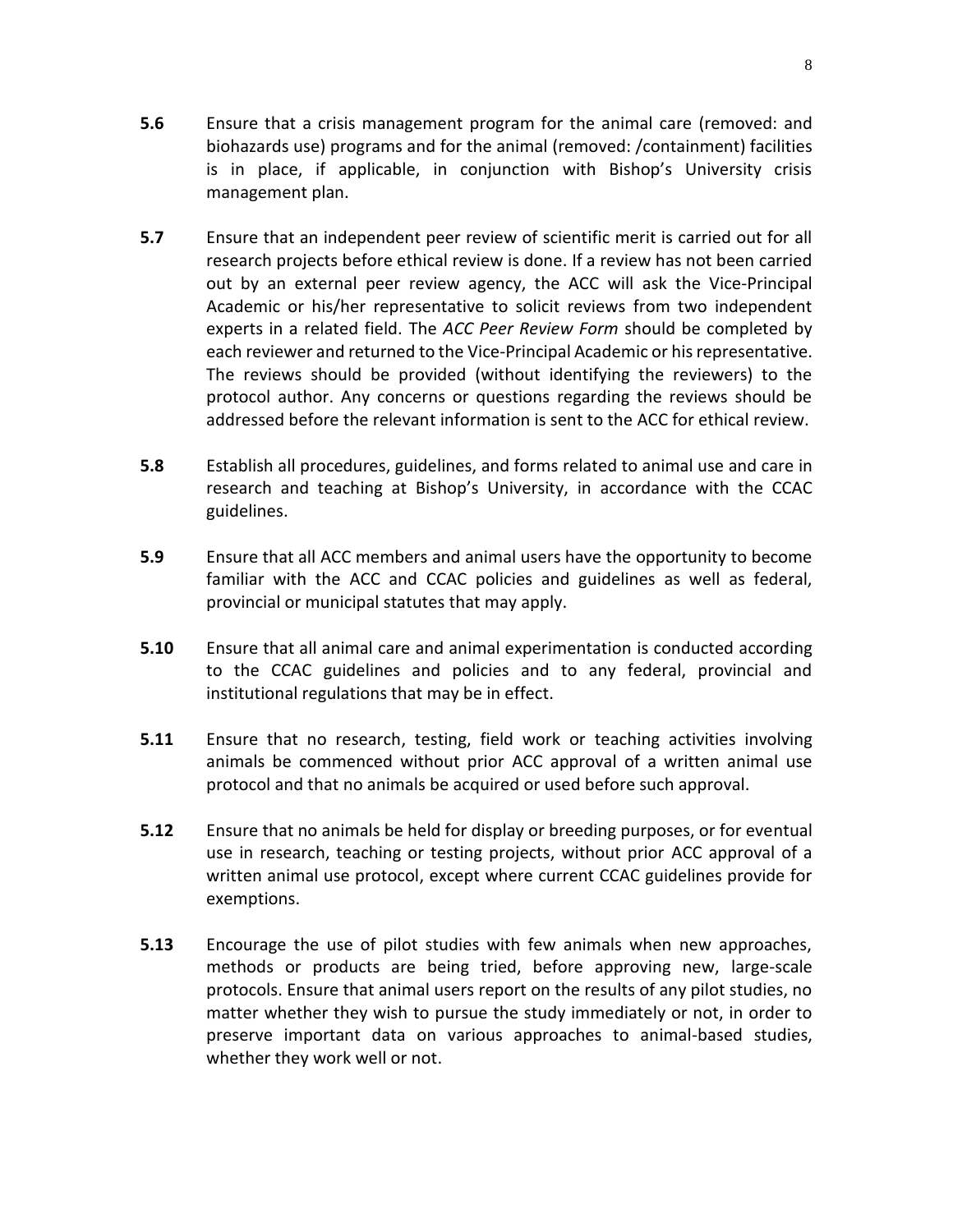- **5.14** Require all animal users to complete the *Animal Utilization Form for Research Projects* or the *Animal Utilization Form for Teaching Exercises*, in a manner that all members of the ACC can readily understand. To facilitate the work of both protocol authors and ACC members, appropriate SOPs must be provided by the protocol authors. Approved protocols and SOPs should be readily available in the areas where animal-based work is taking place.
- **5.15** Any procedure taking place on Bishop's campus, in whole or in part must be presented and approved by the ACC even if it involves two or more institutions. The primary investigator along with the Bishop's representative must complete the ACC *Animal Utilization Form for Research Projects* for formal approval and provide the following document: the approved proposal and letter or certificate of approval from the institution housing the primary investigator's research. The ACC still reserves the right to reject the application if it feels the proposal fails to meet [CCAC](http://www.ccac.ca/) guidelines.
- **5.16** Review and assess all animal use protocols, with particular emphasis on the *CCAC policy statement on: ethics of animal investigation* and *CCAC guidelines on: animal use protocol review* as well as on all other relevant CCAC guidelines and policy statements. Where necessary, require further supportive information from the protocol author or meet with the protocol author to ensure that all members of the committee understand the proceduresto be used on the animal.

Approvals for all proposals are valid for one year starting from the date of approval.

- **5.17** Ensure all procedures comply with CCAC guidelines. Should the procedures be at variance with those guidelines, the committee requires justification for the variance on scientific grounds.
- **5.18** Approve annual renewals and minor amendments to the original protocol of ongoing research projects. Renewals and amendments must be submitted through the *Animal Utilization Form for Renewal/Amendments*. A new submission is required after three consecutive renewals or for any major changes to a protocol. Short-term projects repeated annually (e.g. teaching exercises) require a new submission each year.

Amendments to a protocol are classified as major or minor amendments. Minor amendments can be approved by the Chair. A minor revision will be deemed as any of the following:

- A change in title of the project;
- A change in the funding source of the project;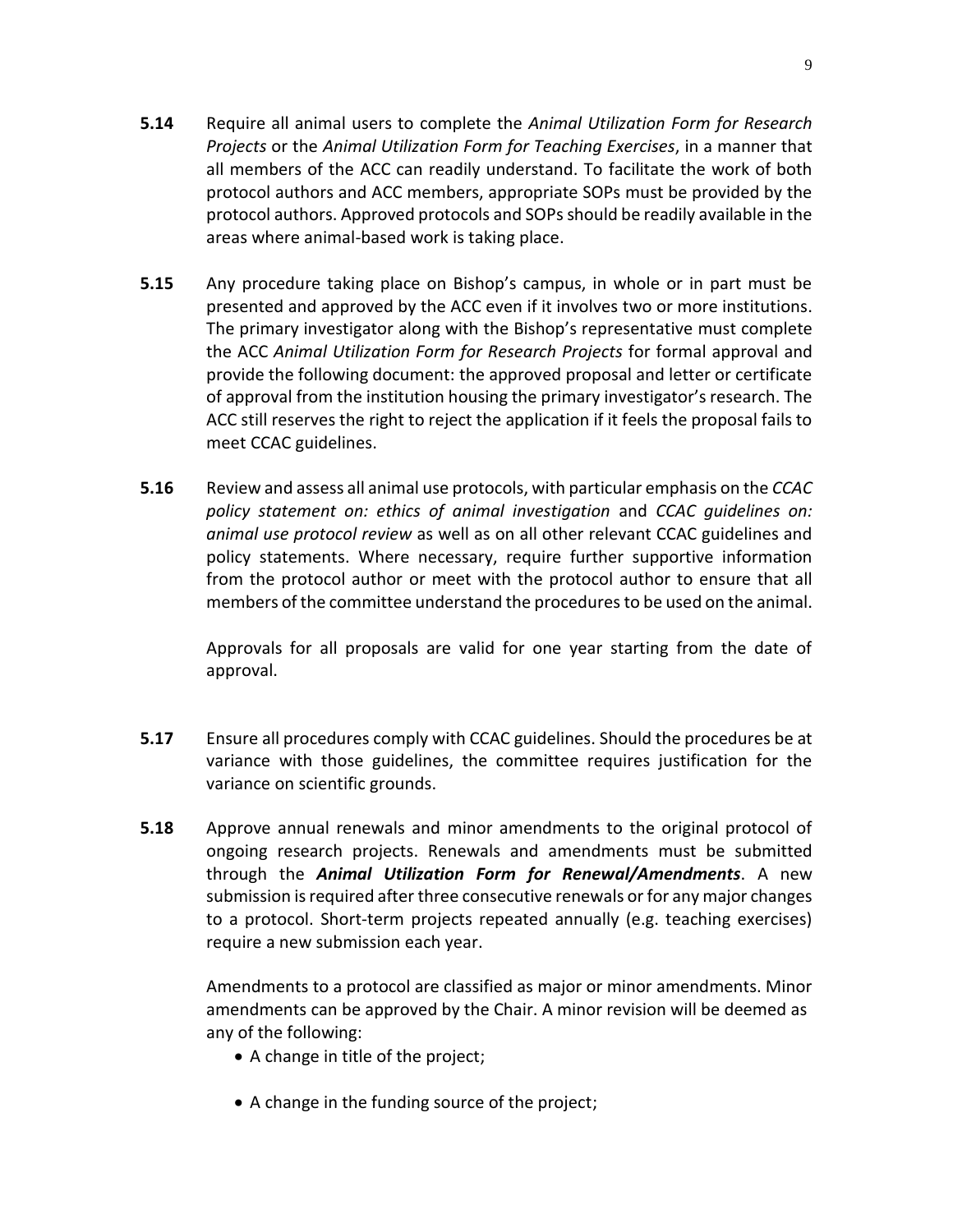10

- A change in the number of animals being used that does not exceed 10% of the total number originally requested;
- A change in the date of experimentation not exceeding 1 year;
- The addition or removal of qualified personnel from the list of researchers involved;
- A change of strain of animals;
- A minor change in procedures (changing time of injection, changing site of blood sampling, etc.);
- A change in location of the proposed study. The new location must however be covered by the appropriate permits or be in a certified animal care facility.

All other changes will be considered a major amendment and will require the approval of the entire ACC.

- **5.19** Ensure that animal users report any unanticipated problems or complications, as well as the steps they have taken to address the problem(s), to the ACC.
- **5.20** Ensure appropriate care of animals, including veterinary services, in all stages of their life and in all experimental situations.

The ACC delegates to the veterinarian the authority to treat, remove from a study, or euthanize if necessary, an animal according to his or her professional judgment. The veterinarian must attempt to contact the animal user whose animal is in poor condition before beginning any treatment that has not previously been agreed upon, and must also attempt to contact the ACC Chair, but has the authority to proceed with any necessary emergency measures, whether or not the animal user and ACC Chair are available. A written report should be sent by the veterinarian to the animal user and to the ACBC following any such event.

- **5.21** Establish procedures commensurate with current veterinary standards to ensure that:
	- Unnecessary pain or distress is avoided and animal stress and injuries are avoided, whether during transfers of animals or in their normal quarters;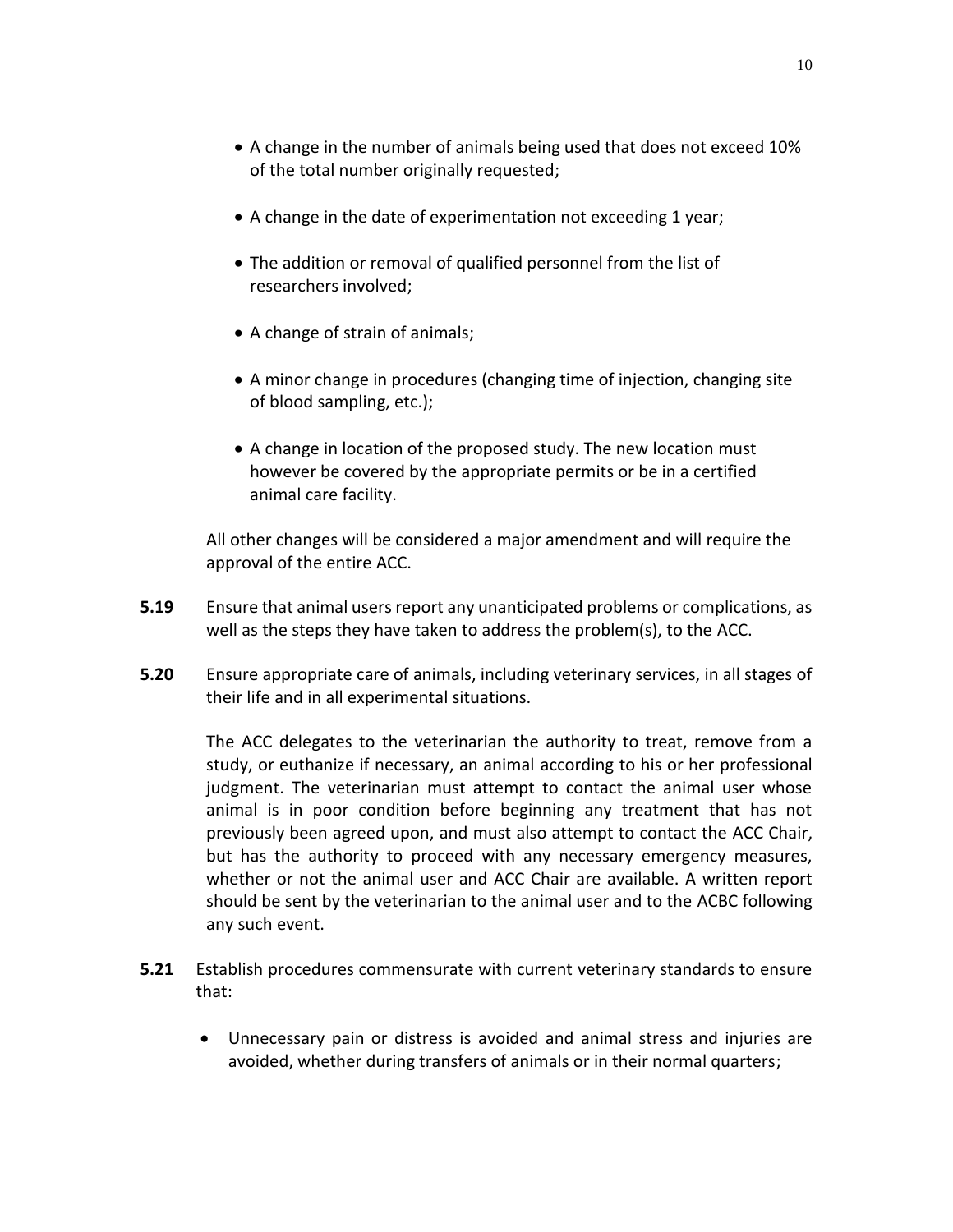- Anesthesia and analgesia are properly and effectively used; the only exception to this may be when agents must be withheld as a scientificallyjustified requirement of the study, and that this has been approved by the ACC. Painful studies requiring exemption from the use of either anesthetics or analgesics must be subject to particular scrutiny, not only prior to approval, but also during the experiment;
- Appropriate post-operative care is provided;
- All due consideration is given to animal welfare, including environmental enrichment.
- **5.22** Ensure that animal users comply with regulations and veterinarian standards of any animal facilities they use at another institution. Such facilities should meet all CCAC requirements.
- **5.23** Ensure the training and qualifications of animal users and animal care personnel in accordance with the *CCAC guidelines on: institutional animal user training*, 1999, either within the institution or through the programs of other institutions. Agreements with Université de Sherbrooke and McGill University allow for the theoretical training of Bishop's animal users.
- **5.24** Conduct post-approval monitoring (PAM) of all animal care and use projects. PAM visits must be conducted by either the animal care manager, the health and safety coordinator, the Chair or the veterinarian. If they are involved in the research project or teaching exercise, they must excuse themselves. If a visit is not practical, videos must be provided by the protocol author and reviewed by the full ACC at its next meeting. Moreover, the letter of acceptance should indicate that the animal care manager or health and safety coordinator will contact the researcher in the near future to schedule the PAM visit. Problems or deficiencies noted on these visits will be corrected at the time the deficiency is noted and further training/education provided, if needed. A summary of all PAM visits, and actions taken to correct any deficiencies, will be reported to the ACC at the next scheduled meeting. All PAM forms will be deposited with the Director of Research Services.
- **5.25** Maintain liaison with the CCAC Secretariat and inform the Secretariat of any changes to its program, to the senior administrator responsible for animal care and use, the Chair of the ACC, or the veterinary or senior animal care personnel.
- **5.26** Annually submit complete and accurate animal use information in the *CCAC Animal Use Data Form* (AUDF) format for all protocols. Animal use information must be provided to the CCAC, for each calendar year, by March 31 of the following year as well as in pre-assessment documentation compiled for site visits.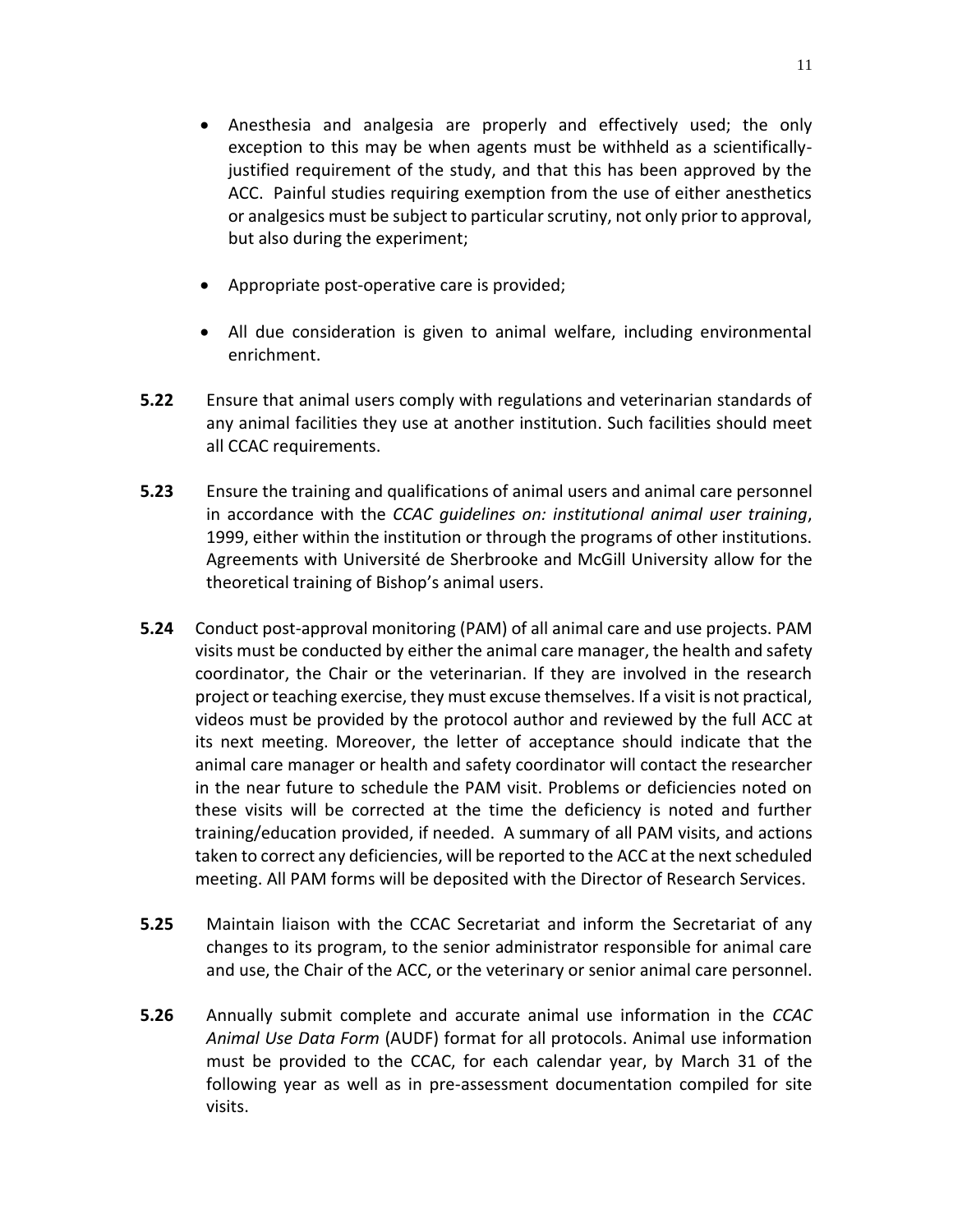- **5.27** Should sponsor seminars and workshops on the use of animals in science and the ethics of animal experimentation available to animal users, animal caregivers, students, ACC members and other interested parties.
- **5.28** Should maintain an open and transparent operation to demonstrate Bishop's University efforts in promoting animal welfare and to allay some of the public concerns regarding animal experimentations.
- **5.29** Should be open to developing and maintaining communication with animal welfare organizations.
- **5.30** Review, as needed and on an ad hoc basis, biosafety protocols as requested by the Biosafety Officer, in order to provide expertise and input to supplement the Biosafety Officer's assessment of the protocol. See flow chart on the evaluation of biosafety protocols by the ACC on an ad hoc basis.